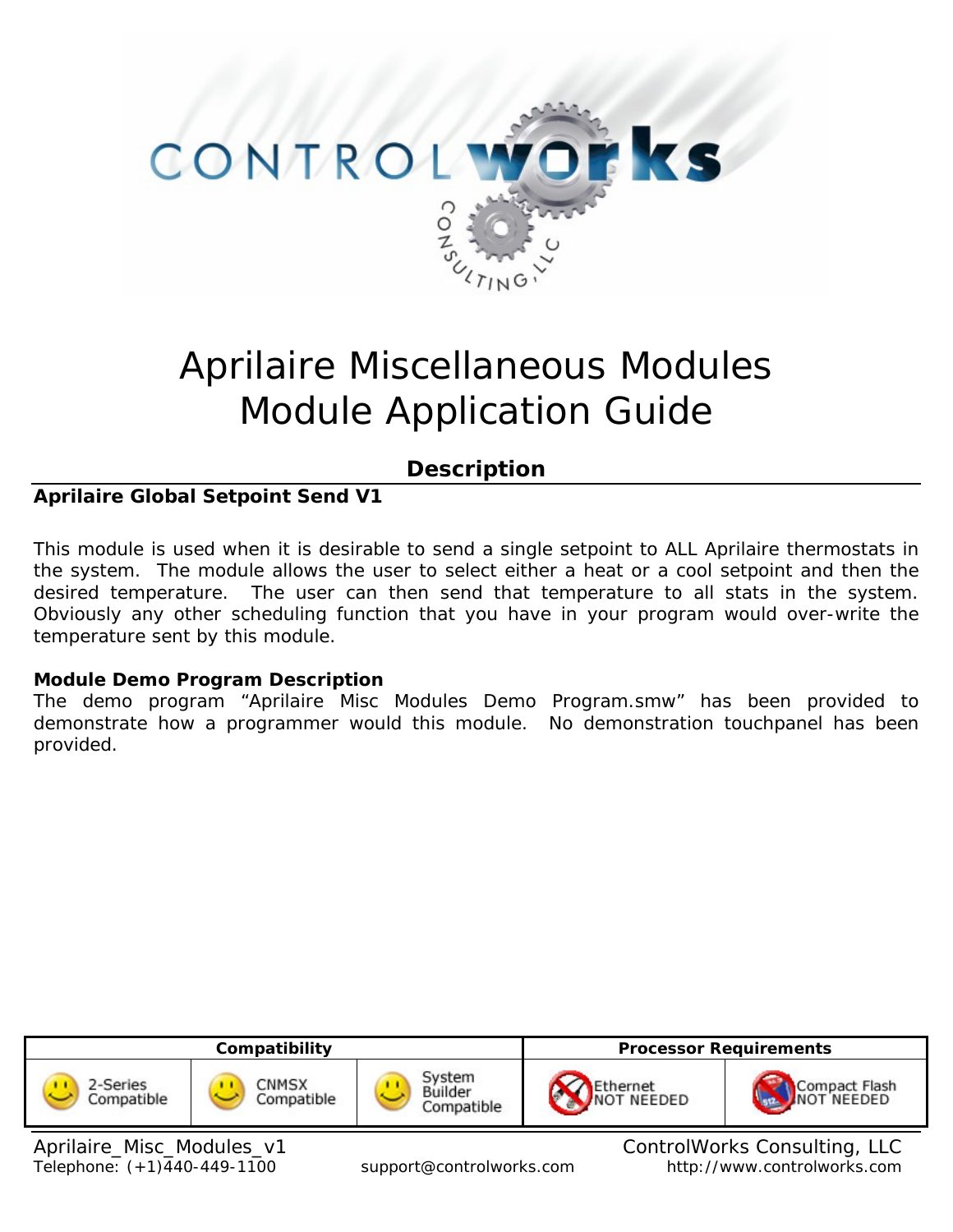## **HVAC 1 zone relay monitor rev1**

## **Module Functionality**

This module is used when you need to know what a specific Aprilaire stat's relay states are. It monitors the SNx HVAC=x statement which means that you have to turn on "C1" by sending SN C1=ON then carriage return. Keep in mind that the HVAC statement is delayed from the relay event. The stat will send it within 30s at the most.

## **Module Demo Program Description**

The demo program "Aprilaire Misc Modules Demo Program.smw" has been provided to demonstrate how a programmer would this module. No demonstration touchpanel has been provided.

#### **HVAC 1 zone monitor rev1**

#### **Module Functionality**

This module is used when you need to know what a specific Aprilaire stat's values are. This module is great for displaying current status on a floorplan. The module will watch incoming strings from the stats and output the various temperatures and modes for just the specified zone.

#### **Module Demo Program Description**

The demo program "Aprilaire Misc Modules Demo Program.smw" has been provided to demonstrate how a programmer would this module. No demonstration touchpanel has been provided.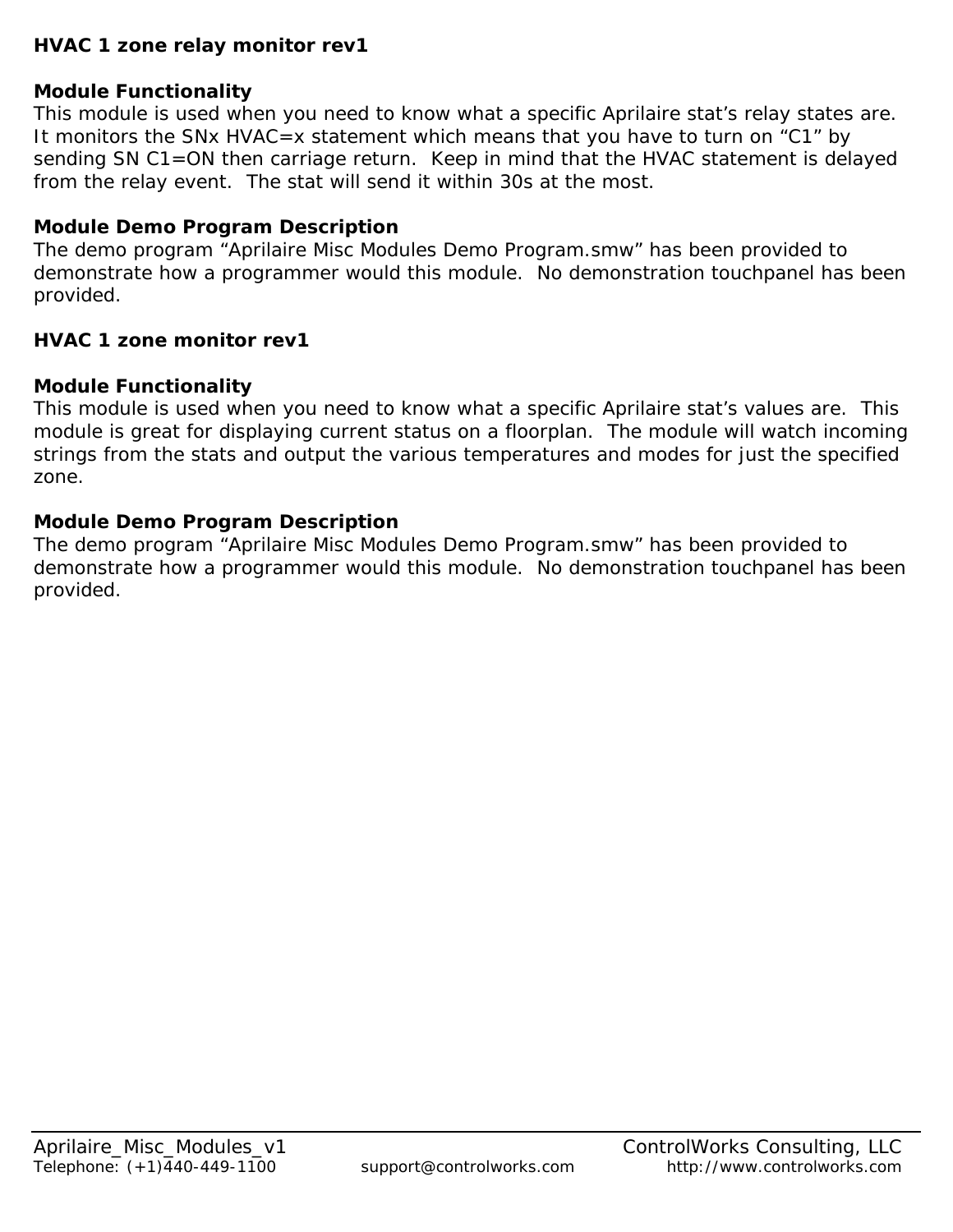Bracketed signals such as "[signal\_name]" are optional signals

#### **Aprilaire Global Setpoint Send V1**

#### **DIGITAL INPUTS**

#### **ANALOG INPUTS**

This module does not utilize any analog inputs

#### **SERIAL INPUTS**

This module does not utilize any serial inputs

#### **DIGITAL OUTPUTS**

#### **ANALOG OUTPUTS**

This module does not utilize any analog outputs.

#### **SERIAL OUTPUTS**

#### **PARAMETERS**

| for zero 31h for one, etc     |
|-------------------------------|
|                               |
| 30h for zero 31h for one, etc |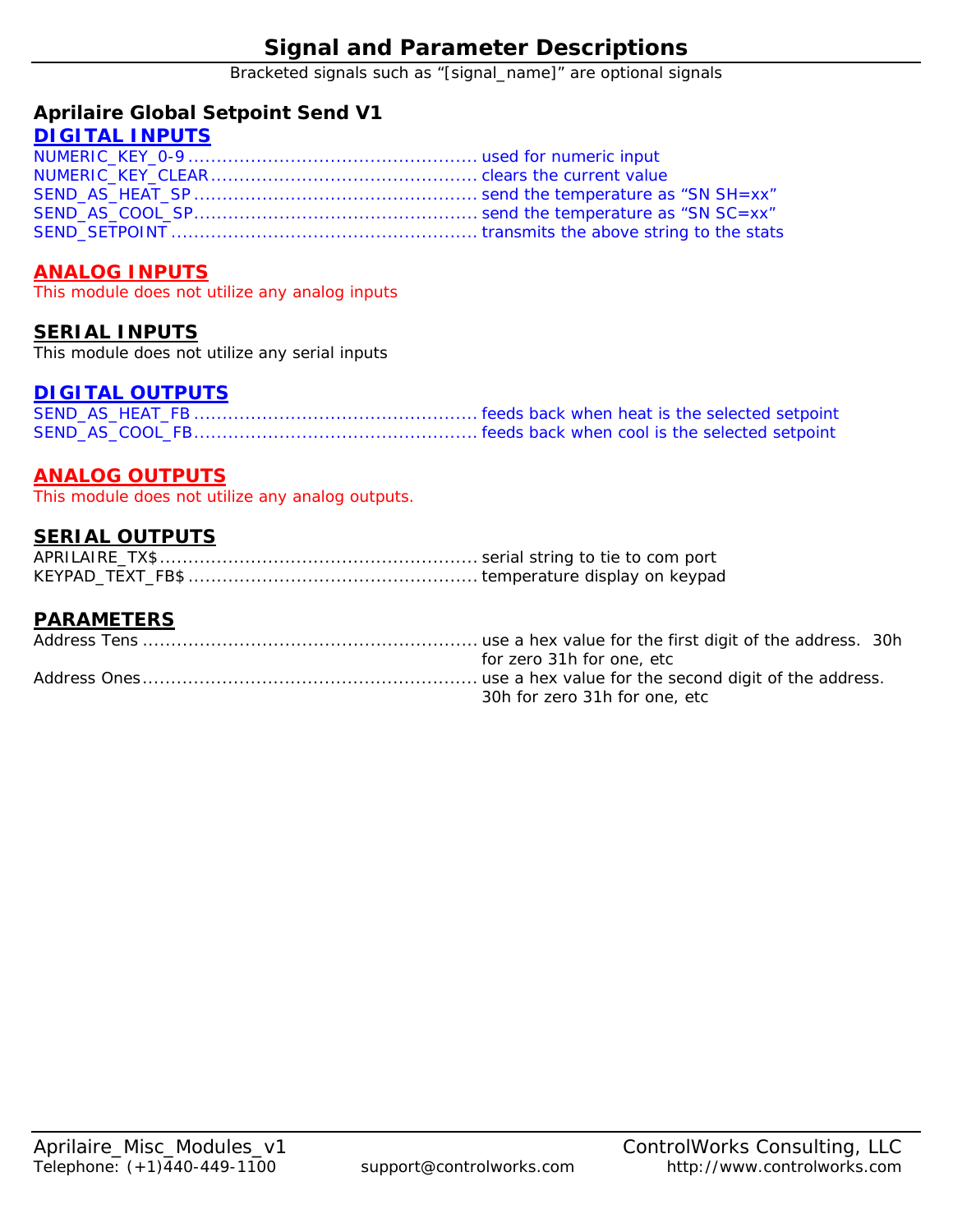#### **HVAC 1 zone relay monitor rev1 DIGITAL INPUTS**

This module does not utilize any digital inputs

## **ANALOG INPUTS**

tstat\_addr ............................................................... drive with an INIT with values 1d to 32d to match the address of the stat you are monitoring

# **SERIAL INPUTS**

hvac\$ ..................................................................... serial string from the com port

# **DIGITAL OUTPUTS**

#### **ANALOG OUTPUTS**

This module does not utilize any analog outputs.

#### **SERIAL OUTPUTS**

This module does not utilize any serial outputs

#### **PARAMETERS**

This module does not utilize any paramaters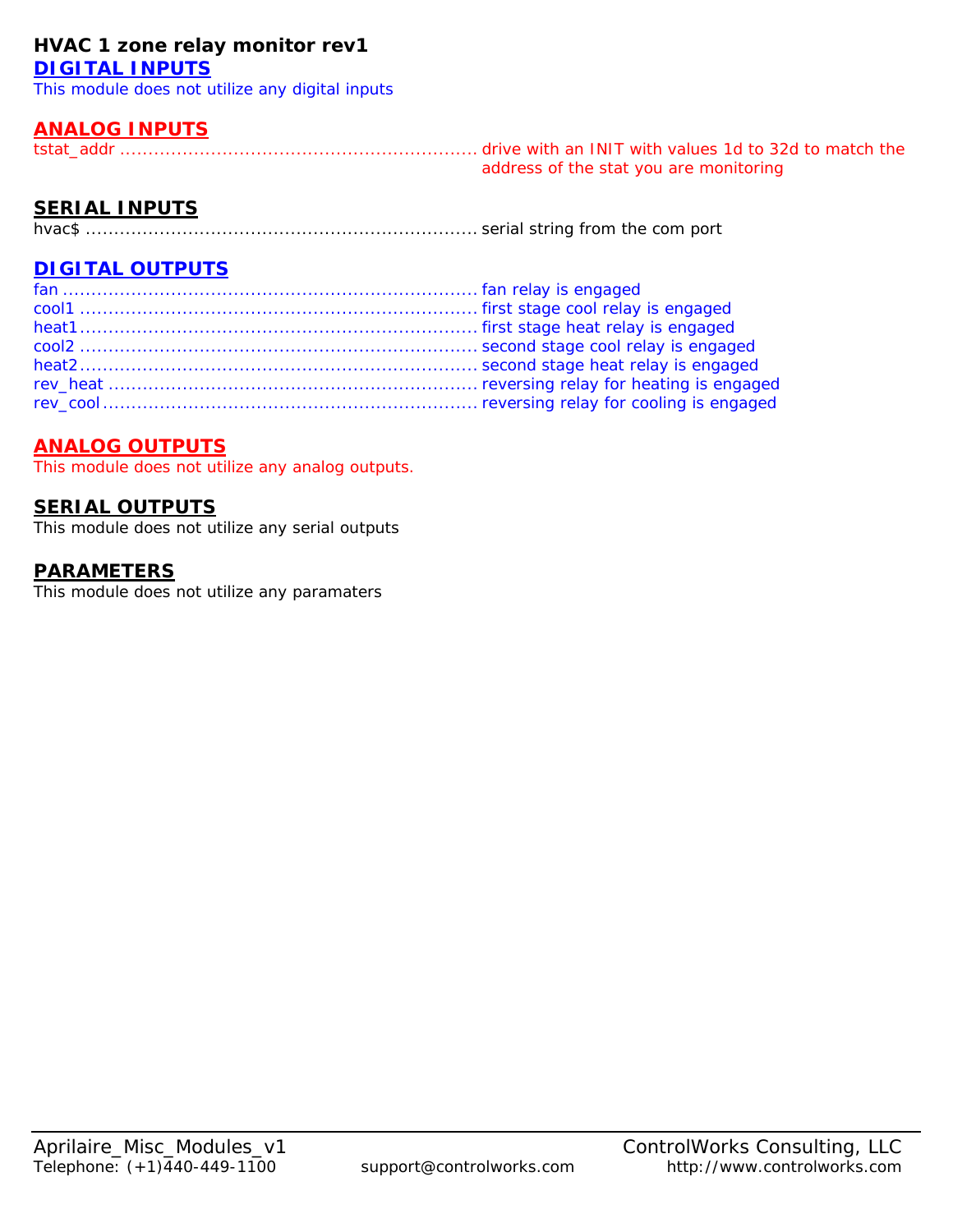#### **HVAC 1 zone monitor rev1 DIGITAL INPUTS**

This module does not utilize any digital inputs

#### **ANALOG INPUTS**

tstat1\_addr.............................................................. drive with an INIT with values 1d to 32d to match the address of the stat you are monitoring

## **SERIAL INPUTS**

hvac\$ ..................................................................... serial string from the com port

#### **DIGITAL OUTPUTS**

This module does not utilize any digital outputs

#### **ANALOG OUTPUTS**

#### **SERIAL OUTPUTS**

#### **PARAMETERS**

This module does not utilize any paramaters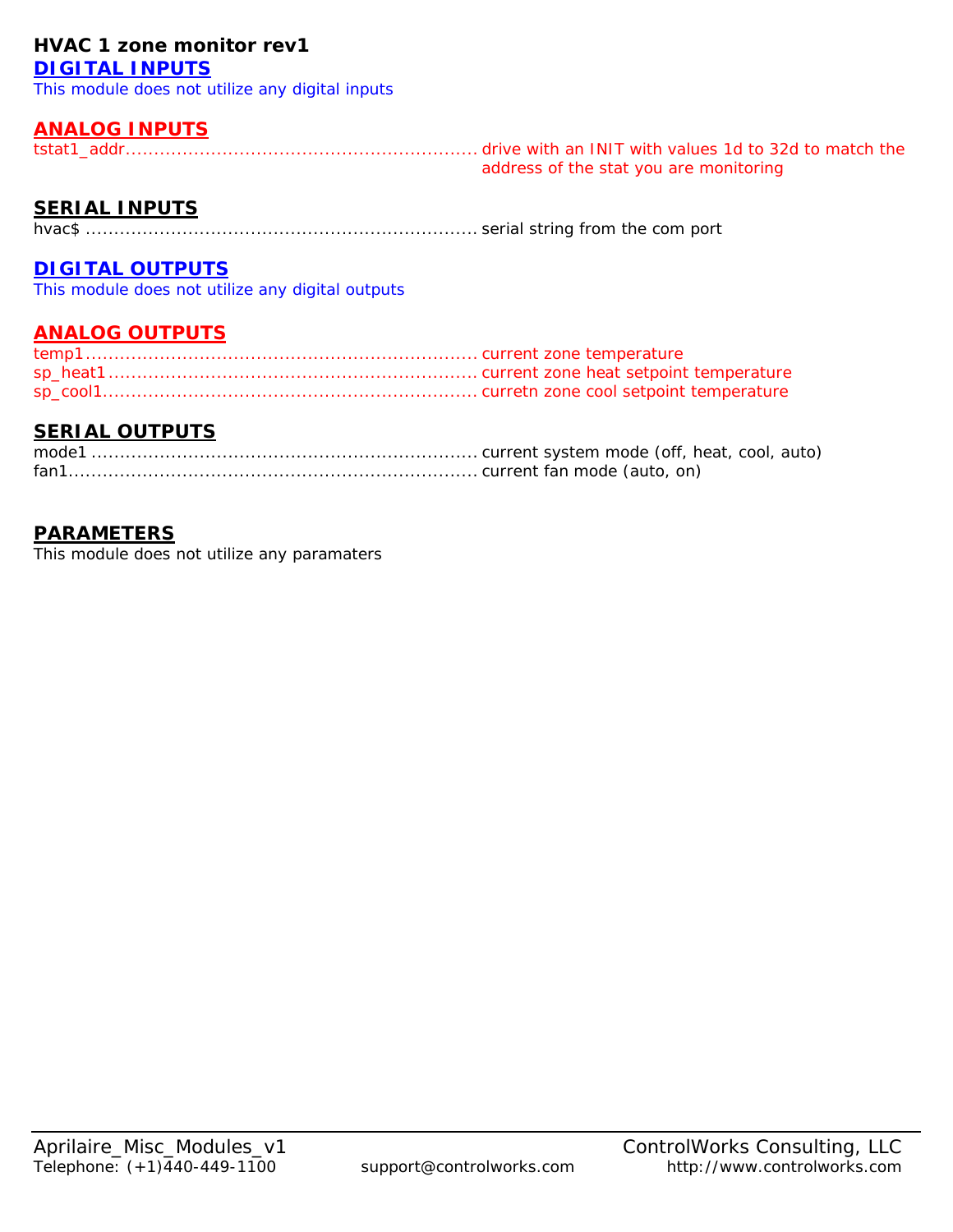# **Support**

This module is supported by ControlWorks Consulting, LLC. Should you need support for this module please email support@controlworks.com or call us at 440-449-1100. ControlWorks normal office hours are 9 AM to 5 PM Eastern, Monday through Friday, excluding holidays.

Before calling for support, please ensure that you have loaded and tested operation using the included demonstration program and touchpanel(s) to ensure that you understand the correct operation of the module. It may be difficult for ControlWorks to provide support until the demonstration program is loaded.

Updates, when available, are automatically distributed via Email notification to the address entered when the module was purchased. In addition, updates may be obtained using your username and password at http://www.thecontrolworks.com/customerlogin.aspx.

# **Distribution Package Contents**

The distribution package for this module should include:

hvac 1 zone monitor rev1.usp hvac 1 zone monitor rev1.ush hvac 1 zone relay monitor rev1.usp hvac 1 zone relay monitor rev1.ush Aprilaire Global Setpoint Send V1.umc Aprilaire Misc Modules Demo Program.smw Aprilaire\_Misc\_Modules\_v1\_help.pdf